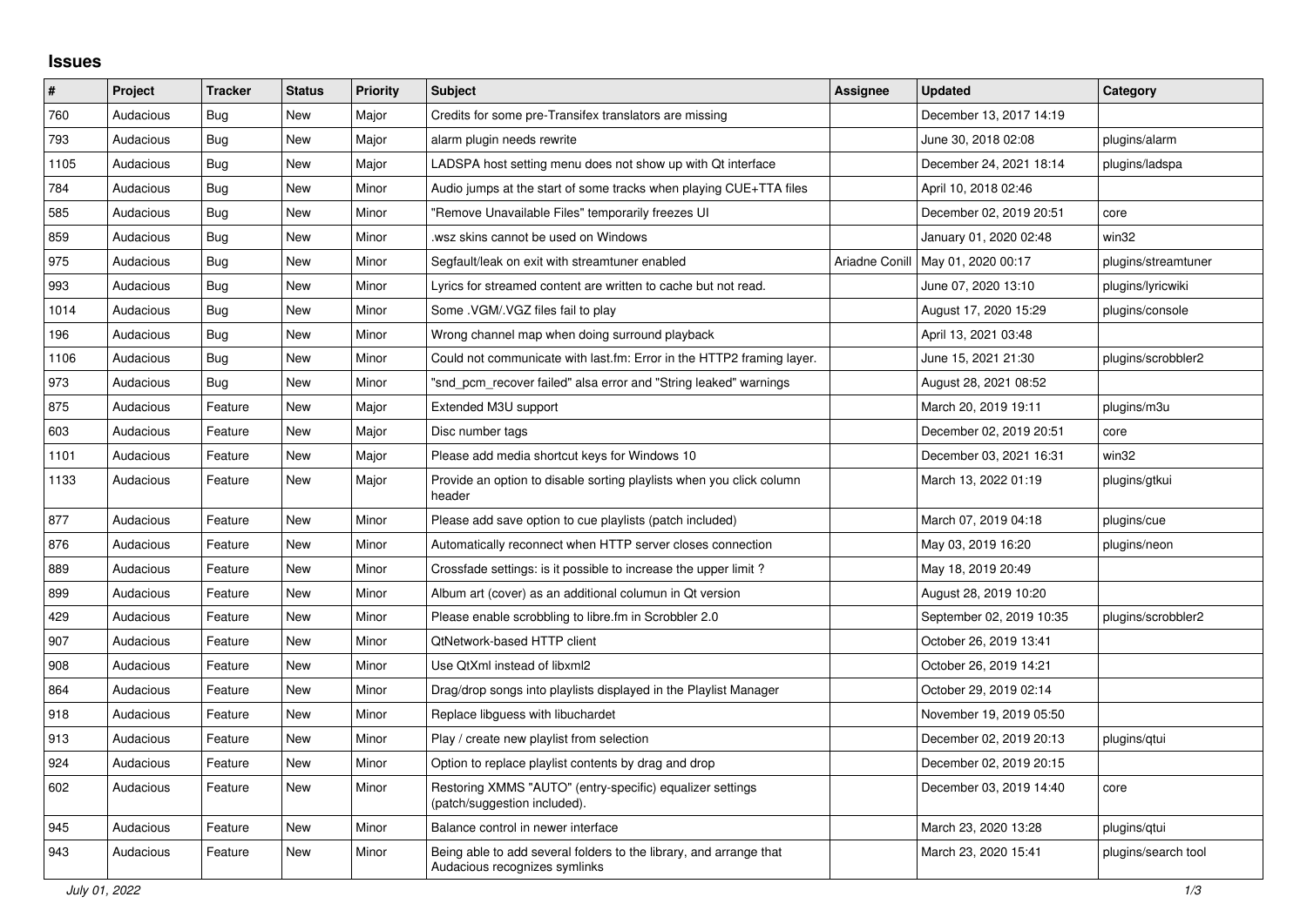| $\vert$ # | Project   | <b>Tracker</b> | <b>Status</b> | <b>Priority</b> | <b>Subject</b>                                                                                      | <b>Assignee</b> | <b>Updated</b>          | Category                 |
|-----------|-----------|----------------|---------------|-----------------|-----------------------------------------------------------------------------------------------------|-----------------|-------------------------|--------------------------|
| 500       | Audacious | Feature        | New           | Minor           | fullscreen album art                                                                                |                 | April 08, 2020 19:17    |                          |
| 955       | Audacious | Feature        | New           | Minor           | Enqueue option                                                                                      |                 | April 09, 2020 03:54    |                          |
| 968       | Audacious | Feature        | New           | Minor           | Loop PSF files at normal loop points during repeat mode                                             |                 | April 16, 2020 03:25    | plugins/psf              |
| 909       | Audacious | Feature        | New           | Minor           | remember open/close status of equalizer and equalizer-presets<br>windows                            |                 | April 22, 2020 06:56    | libaudgui                |
| 987       | Audacious | Feature        | New           | Minor           | Closing of Search Library tool by same method as opening it                                         |                 | May 13, 2020 00:15      |                          |
| 969       | Audacious | Feature        | New           | Minor           | streamtuner plugin: Please add column-sortability, or at least sort<br>alphabetically by 1st column |                 | June 16, 2020 09:54     | plugins/streamtuner      |
| 995       | Audacious | Feature        | <b>New</b>    | Minor           | Add star rating to songs                                                                            |                 | June 16, 2020 09:56     |                          |
| 996       | Audacious | Feature        | New           | Minor           | Refine playlists when searching (search all playlists)                                              |                 | June 16, 2020 09:58     |                          |
| 1011      | Audacious | Feature        | New           | Minor           | Visible separator of folders in the playlist                                                        |                 | July 18, 2020 16:10     |                          |
| 1013      | Audacious | Feature        | New           | Minor           | Request re Album Art using music file metatag                                                       |                 | August 03, 2020 22:48   |                          |
| 1017      | Audacious | Feature        | New           | Minor           | QT Global Hotkeys rework proposal and cross-platform support                                        | Domen Mori      | December 07, 2020 04:22 | plugins/hotkey           |
| 1046      | Audacious | Feature        | New           | Minor           | Add all id3v2 frames in the settings of Playlist available columns                                  |                 | December 28, 2020 21:14 | plugins/gtkui            |
| 1047      | Audacious | Feature        | New           | Minor           | Stop playing after any chosen track                                                                 |                 | December 29, 2020 01:23 |                          |
| 786       | Audacious | Feature        | New           | Minor           | Port global hotkeys plugin to Windows                                                               |                 | January 04, 2021 21:52  | plugins/hotkey           |
| 956       | Audacious | Feature        | New           | Minor           | Stream to chromecast                                                                                |                 | January 11, 2021 01:19  |                          |
| 1058      | Audacious | Feature        | New           | Minor           | Allow changing the language/locale in settings                                                      |                 | January 30, 2021 18:11  |                          |
| 1066      | Audacious | Feature        | New           | Minor           | Allow Equalizer window to be resized.                                                               |                 | February 11, 2021 10:05 |                          |
| 1067      | Audacious | Feature        | New           | Minor           | Equalizer adjustments are coarse.                                                                   |                 | February 11, 2021 10:09 |                          |
| 51        | Audacious | Feature        | New           | Minor           | Option to inhibit suspend                                                                           |                 | February 13, 2021 09:23 |                          |
| 1072      | Audacious | Feature        | New           | Minor           | QT AOSD plugin                                                                                      |                 | February 17, 2021 21:18 | plugins/aosd             |
| 1076      | Audacious | Feature        | New           | Minor           | Adjustable background and fonts colors and fonts size in<br>playlist---zoomable playlist            | Tom Hammer      | March 09, 2021 00:38    | plugins/playlist-manager |
| 1082      | Audacious | Feature        | New           | Minor           | File writer option to pad track numbers with leading zeros                                          |                 | March 31, 2021 00:15    | plugins/filewriter       |
| 1071      | Audacious | Feature        | New           | Minor           | Linkage could be improved for packagers.                                                            |                 | March 31, 2021 00:32    |                          |
| 882       | Audacious | Feature        | New           | Minor           | Consider adding vgmstream plugin                                                                    |                 | April 07, 2021 00:47    |                          |
| 883       | Audacious | Feature        | New           | Minor           | Consider adding USF plugin                                                                          |                 | April 07, 2021 01:00    |                          |
| 1088      | Audacious | Feature        | New           | Minor           | plugin: status icon: ADD option to select tray mouse Middle Click action                            |                 | April 11, 2021 12:05    | plugins/statusicon       |
| 1091      | Audacious | Feature        | New           | Minor           | Built-in lyrics support                                                                             |                 | April 28, 2021 18:24    |                          |
| 1092      | Audacious | Feature        | New           | Minor           | Reread metadata on play option                                                                      |                 | April 30, 2021 03:35    |                          |
| 1095      | Audacious | Feature        | New           | Minor           | Ctrl $+$ Z / R to undo / redo changes to playlist                                                   |                 | May 07, 2021 18:42      |                          |
| 1099      | Audacious | Feature        | New           | Minor           | Per-track ReplayGain shouldn't be enabled by default                                                |                 | May 09, 2021 13:41      |                          |
| 1096      | Audacious | Feature        | New           | Minor           | Calculate and show selection stats in the status bar                                                |                 | May 10, 2021 03:06      |                          |